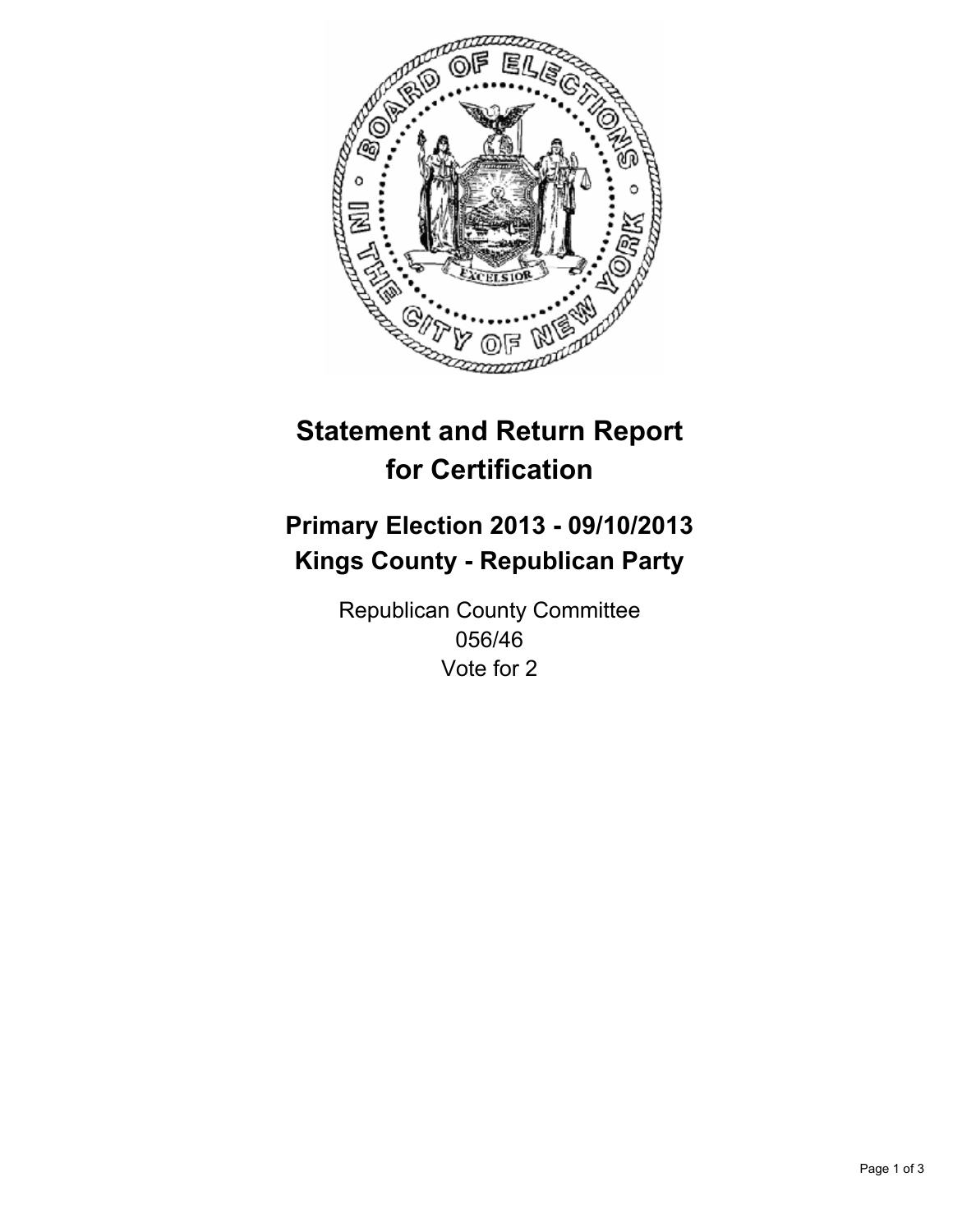

## **Assembly District 46**

| <b>EMERGENCY</b>      | 0        |
|-----------------------|----------|
| ABSENTEE/MILITARY     | $\Omega$ |
| <b>FEDERAL</b>        | 0        |
| SPECIAL PRESIDENTIAL  | 0        |
| AFFIDAVIT             | $\Omega$ |
| HANS P. DANNERHOJ     | 13       |
| JOAN M. DANNERHOJ     | 5        |
| <b>ITALIA CARRANO</b> | 24       |
| <b>JOSEPH COSENZA</b> | 17       |
| <b>Total Votes</b>    | 59       |